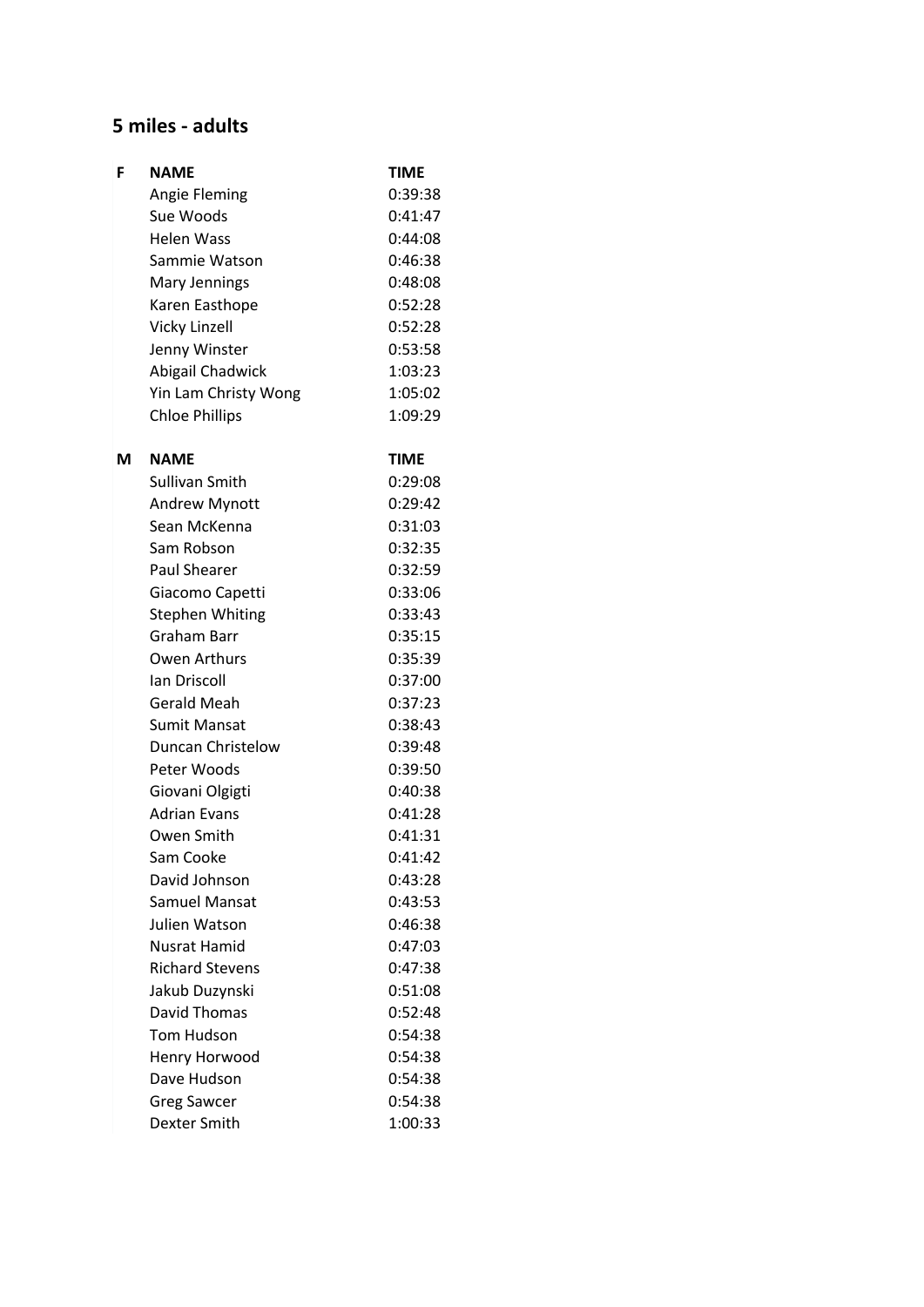## **2.5 miles - adults**

| F | <b>NAME</b>           | <b>TIME</b> |
|---|-----------------------|-------------|
|   | Rebecca Jarvis        | 0:22:54     |
|   | Petra Smith Jeglikova | 0:25:39     |
|   | Penny Gray-Mele       | 0:26:39     |
|   | Rachel Hudson         | 0:28:07     |
|   | Yve Johnson           | 0:29:06     |
|   | Hayley Schoepp        | 0:29:40     |
|   | Michelle Cooke        | 0:34:18     |
|   |                       |             |
| м | <b>NAME</b>           | <b>TIME</b> |
|   | Tim Harrison          | 0:13:25     |
|   | <b>Andrew Smith</b>   | 0:19:59     |
|   | Vinod Duraikan        | 0:20:21     |
|   | John Gilchrist        | 0:24:02     |
|   | Aldo Mele             | 0:25:42     |
|   | Damon Rainsford       | 0:29:19     |
|   | James Crawford        | 0:31:13     |
|   | Jason Mui             | 0:34:46     |
|   | H. Carpe              | 0:36:51     |

### **2.5 miles - KS3**

|   | <b>NAME</b>          | <b>TIME</b> |
|---|----------------------|-------------|
|   | Georgia Quinnell     | 0:19:48     |
|   | Kate Rainsford       | 0:21:38     |
|   | Amy Crawford         | 0:31:13     |
|   |                      |             |
| м | <b>NAME</b>          | <b>TIME</b> |
|   | George O'Shea        | 0:18:09     |
|   | Alex Swarbrick       | 0:18:13     |
|   | <b>Thomas Ayling</b> | 0:20:11     |

## **2.5 miles – FS & KS1 & KS2**

| <b>NAME</b>               | <b>TIME</b> |
|---------------------------|-------------|
| <b>Gracle Quinnell</b>    | 0:18:53     |
| Milly Unsworth            | 0:20:02     |
| Sanjana Duraikan          | 0:20:21     |
| Lotti Unsworth            | 0:22:27     |
| <b>Abigail Ayling</b>     | 0:22:29     |
| Lotte Minter              | 0:22:36     |
| <b>Gwyneth Whitehouse</b> | 0:24:14     |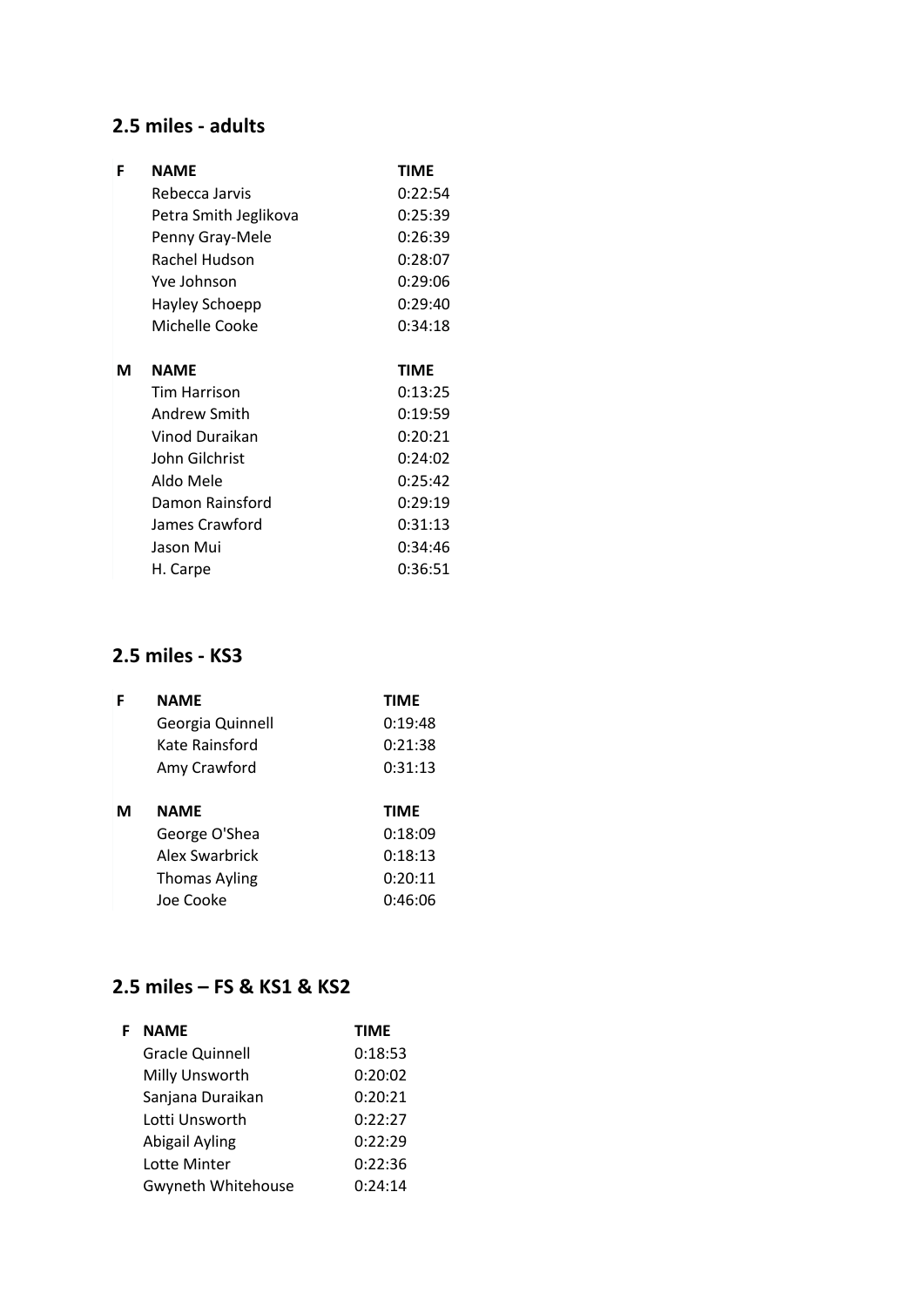|   | Rosie Christelow    | 0:24:29     |
|---|---------------------|-------------|
|   | Ella Vaughan        | 0:24:39     |
|   | Daisy Brown         | 0:24:45     |
|   | Nina Mele           | 0:25:42     |
|   | Sara-Sophie Mansat  | 0:28:05     |
|   | Sally Hudson        | 0:28:06     |
|   | Lily French         | 0:29:06     |
|   | Josephine Rainsford | 0:29:13     |
|   | Minnie Crawford     | 0:31:20     |
|   | Hollie Barr         | 0:34:00     |
|   | Lucy Cooke          | 0:34:18     |
|   | Ursula Smith        | 0:35:08     |
|   | Hannah Gentle       | 0:49:41     |
|   | Giselle Dawe        | 0:49:41     |
|   |                     |             |
| M | <b>NAME</b>         | <b>TIME</b> |
|   | <b>Elliot Pratt</b> | 0:19:23     |
|   | Iames Ouinnell      | ∩∙19∙33     |

| EIIIOL PI dLL               | U. 19.Z3 |
|-----------------------------|----------|
| James Quinnell              | 0:19:33  |
| Louis Harhalakis            | 0:19:39  |
| Harry O'Shea                | 0:19:44  |
| <b>Matthew Smith</b>        | 0:19:55  |
| <b>Thomas Moody-Tipping</b> | 0:20:11  |
| <b>Freddie Harrison</b>     | 0:20:11  |
| <b>Sebastian Mansat</b>     | 0:20:24  |
| <b>Marcel Corey</b>         | 0:20:30  |
| Josca Brown                 | 0:21:33  |
| Arthur Waddington           | 0:21:46  |
| Max Jarvis                  | 0:22:33  |
| <b>Finn Harrison</b>        | 0:22:39  |
| Alex Dawe                   | 0:22:47  |
| George Robinson-Fyfe        | 0:22:48  |
| <b>Ben Swinton</b>          | 0:22:53  |
| <b>Barney Jones</b>         | 0:23:29  |
| <b>Harry Gilchrist</b>      | 0:23:55  |
| Otto Liu                    | 0:25:14  |
| <b>Matthew Binks</b>        | 0:25:14  |
| Giacomo Mele                | 0:26:39  |
| Jacob Whitehouse            | 0:27:02  |
| <b>Ben Howe</b>             | 0:27:12  |
| <b>Nick Dawe</b>            | 0:27:36  |
| George Greggain             | 0:28:46  |
| Euan Barr                   | 0:29:06  |
| <b>Jack Parr</b>            | 0:29:41  |
| Archie Liu                  | 0:34:24  |
| <b>Stirling Dempsey</b>     | 0:39:51  |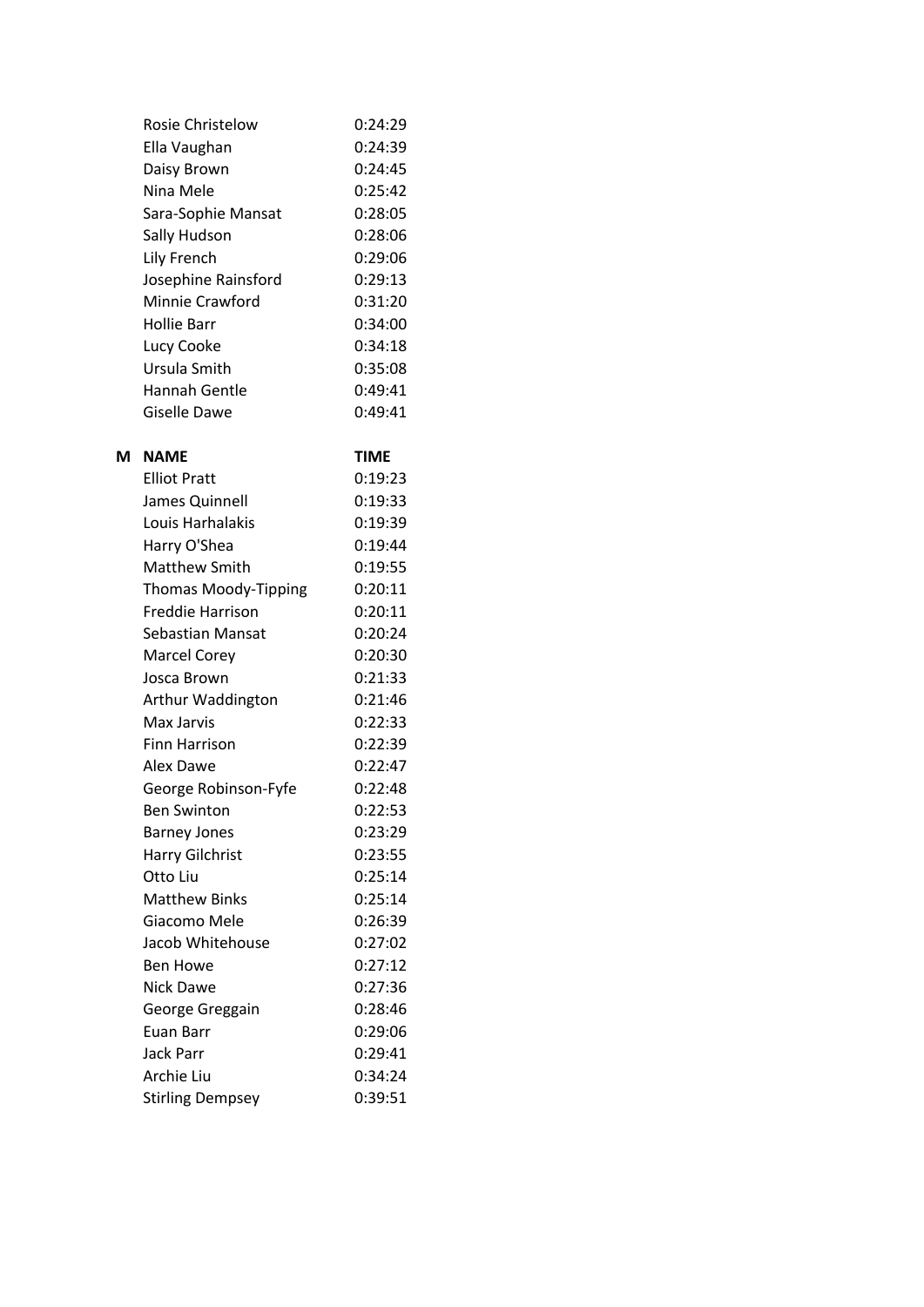#### **1 mile - adults**

| F | <b>NAME</b>                     | <b>TIME</b>        |
|---|---------------------------------|--------------------|
|   | <b>Florence Hackett</b>         | 0:05:33            |
|   | <b>Belle Howard</b>             | 0:05:36            |
|   | Debby Jepps                     | 0:07:08            |
|   | <b>Miriam Hackett</b>           | 0:07:37            |
|   | Sophie Swinton                  | 0:07:38            |
|   | Carol Le Roy                    | 0:07:46            |
|   | Joanna Dempsey                  | 0:08:05            |
|   | <b>Nicole Ellis</b>             | 0:08:22            |
|   | Kathy Brady                     | 0:08:22            |
|   | <b>Emily Boyce</b>              | 0:08:26            |
|   | Lucy Gelson                     | 0:09:32            |
|   | <b>Holly Gregory</b>            | 0:09:54            |
|   | Asha Roberts                    | 0:10:15            |
|   | Xanthe Parker                   | 0:10:19            |
|   | Lisa Humphray                   | 0:11:14            |
|   |                                 |                    |
| м |                                 |                    |
|   | <b>NAME</b>                     | <b>TIME</b>        |
|   | Phil Vaughan                    | 0:05:24            |
|   | Dan Arnold<br><b>Ethan Howe</b> | 0:06:25<br>0:06:29 |
|   | John Rush                       | 0:07:14            |
|   |                                 | 0:07:16            |
|   | James Tysome<br>Joe Robinson    | 0:08:04            |
|   | <b>Mark Ellis</b>               | 0:08:22            |
|   | Simon Lancaster                 | 0:08:43            |
|   | <b>Nick Sample</b>              | 0:08:53            |
|   | <b>Thomas Linzell</b>           | 0:09:01            |
|   | <b>Tom Bramley</b>              | 0:09:04            |
|   | James French                    | 0:09:04            |
|   | Manne Guron                     | 0:09:11            |
|   | <b>Scott Gentle</b>             | 0:09:19            |

## **1 mile - KS2**

| F | <b>NAME</b>      | <b>TIME</b> |
|---|------------------|-------------|
|   | Ellen Arthurs    | 0:06:56     |
|   | Mia Roberts      | 0:07:17     |
|   | Ellen Ayling     | 0:07:38     |
|   | Olivia Lancaster | 0:07:40     |
|   | Anna Clark       | 0:08:10     |

David Garnan 0:11:44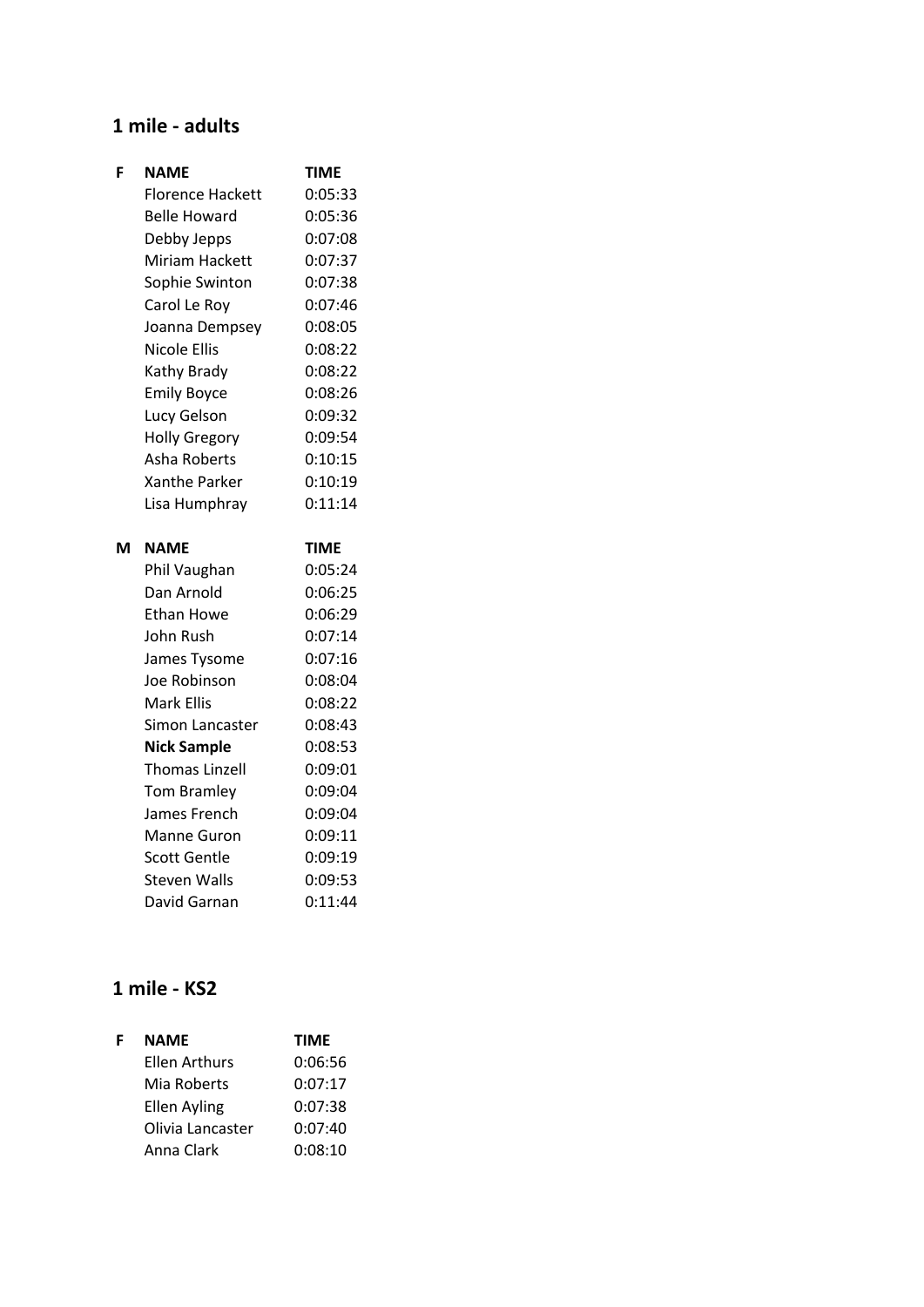| м | <b>NAME</b>    | <b>TIME</b> |
|---|----------------|-------------|
|   | Liam Swarbrick | 0:05:05     |
|   | Leo Jepps      | 0:06:22     |

## **1 mile - KS1**

| F | <b>NAME</b>                              | <b>TIME</b>        |
|---|------------------------------------------|--------------------|
|   | <b>Emma Quinnell</b>                     | 0:07:37            |
|   | Georgia Lancaster                        | 0:07:49            |
|   | <b>Beux Dempsey</b>                      | 0:07:59            |
|   | Zoe Jarvis                               | 0:08:00            |
|   | <b>Charlotte Robinson</b>                | 0:08:04            |
|   | <b>Catrin Arthurs</b>                    | 0:08:39            |
|   | Alba Garman                              | 0:08:43            |
|   | Maisie French                            | 0:09:06            |
|   | Ella Guron                               | 0:09:11            |
|   | Freya Gentle                             | 0:09:17            |
|   | Juliette Hamid-Vigouroux                 | 0:09:18            |
|   | <b>Francesca Walls</b>                   | 0:09:53            |
|   |                                          |                    |
| м | <b>NAME</b>                              | TIME               |
|   |                                          |                    |
|   | Danny Minter                             | 0:05:16<br>0:05:23 |
|   | Jack Vaughan                             | 0:05:40            |
|   | <b>Freddy Howard</b>                     | 0:05:55            |
|   | Joseph Rush<br><b>Atticus Whitehouse</b> | 0:05:56            |
|   | Kalle van Peridon                        | 0:06:02            |
|   | Reuben Belcher Soame                     | 0:06:22            |
|   | Luke Harrison                            | 0:06:26            |
|   | <b>Joris Gineitis</b>                    | 0:07:02            |
|   | <b>Lewin Pratt</b>                       | 0:07:06            |

# **1 mile - FS**

| <b>NAME</b>            | <b>TIME</b> |
|------------------------|-------------|
| Layla Salisbury        | 0:07:18     |
| Liannah Le Roy-Tickner | 0:07:46     |
| Evie Brady-Ellis       | 0:08:22     |
| <b>Ella Gregory</b>    | 0:09:21     |
| Ellie Gelson           | 0:09:32     |
| Imogen Fursey          | 0:10:19     |
| Anna Wood              | 0:10:23     |
| Daisy Jones            | 0:10:24     |